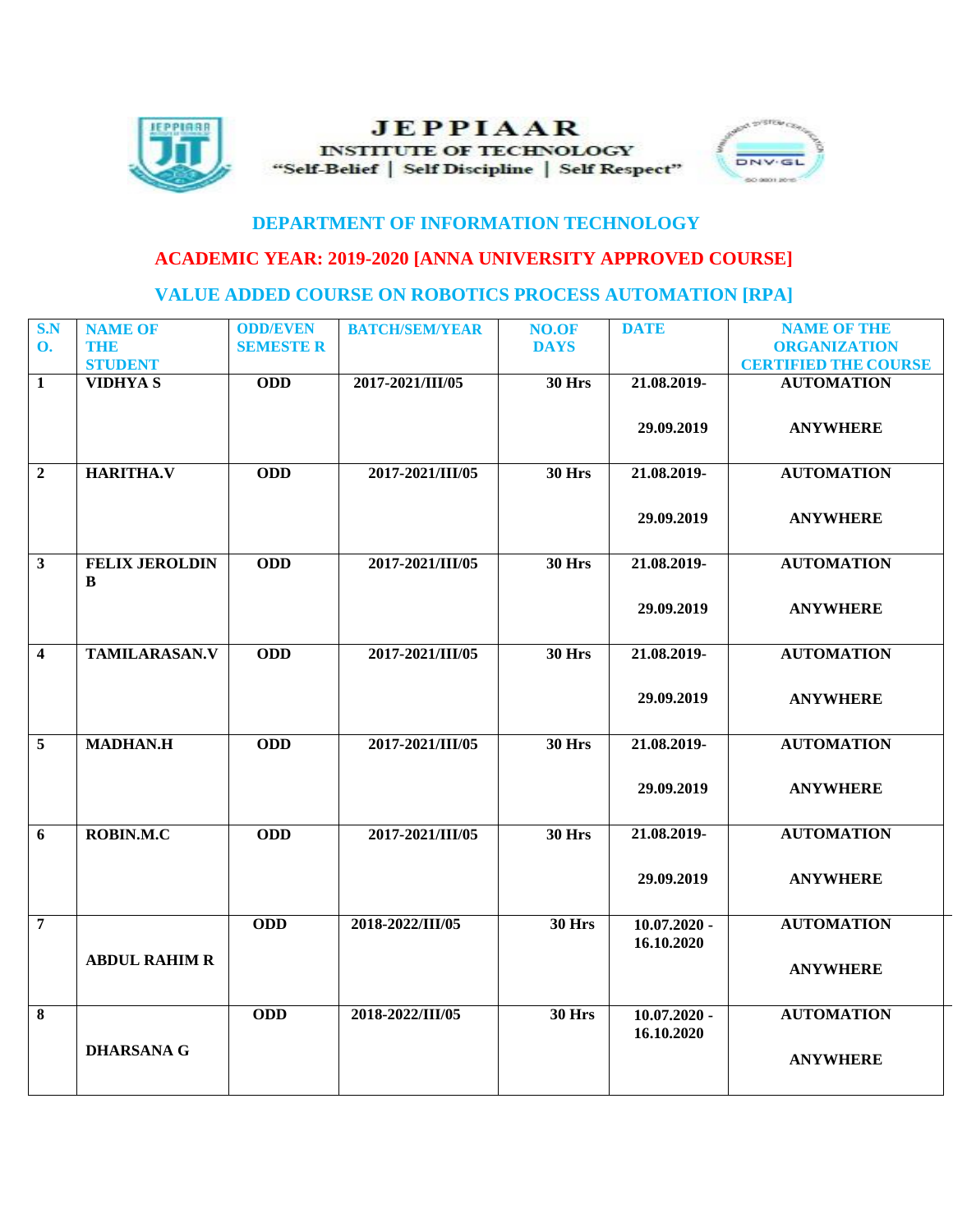| S.N<br><b>O.</b> | <b>NAME OF THE</b><br><b>STUDENT</b> | <b>ODD/EVEN</b><br><b>SEMESTE</b> | <b>SEM/YEAR/BATC</b><br>$\mathbf H$ | NO.OF<br><b>DAYS</b> | <b>DATE</b>                  | <b>NAME OF THE</b><br><b>ORGANIZATION</b> |
|------------------|--------------------------------------|-----------------------------------|-------------------------------------|----------------------|------------------------------|-------------------------------------------|
|                  |                                      | $\bf R$                           |                                     |                      |                              | <b>CERTIFIED THE COURSE</b>               |
| $\overline{9}$   |                                      | <b>ODD</b>                        | 2018-2022/III/05                    | <b>30 Hrs</b>        | $10.07.2020 -$               | <b>AUTOMATION</b>                         |
|                  |                                      |                                   |                                     |                      | 16.10.2020                   |                                           |
|                  | <b>ELANGOVAN S</b>                   |                                   |                                     |                      |                              | <b>ANYWHERE</b>                           |
|                  |                                      |                                   |                                     |                      |                              |                                           |
| 10               |                                      | <b>ODD</b>                        | 2018-2022/III/05                    | <b>30 Hrs</b>        | $10.07.2020 -$               | <b>AUTOMATION</b>                         |
|                  |                                      |                                   |                                     |                      | 16.10.2020                   |                                           |
|                  | <b>HARIPRITHA</b>                    |                                   |                                     |                      |                              | <b>ANYWHERE</b>                           |
|                  |                                      |                                   |                                     |                      |                              |                                           |
| 11               |                                      | <b>ODD</b>                        | 2018-2022/III/05                    | <b>30 Hrs</b>        | $10.07.2020 -$               | <b>AUTOMATION</b>                         |
|                  |                                      |                                   |                                     |                      | 16.10.2020                   |                                           |
|                  | <b>JAYASHREE V</b>                   |                                   |                                     |                      |                              | <b>ANYWHERE</b>                           |
|                  |                                      |                                   |                                     |                      |                              |                                           |
| 12               |                                      | <b>ODD</b>                        | 2018-2022/III/05                    | <b>30 Hrs</b>        | $10.07.2020 -$               | <b>AUTOMATION</b>                         |
|                  |                                      |                                   |                                     |                      | 16.10.2020                   |                                           |
|                  | <b>MARY SANTRA L</b>                 |                                   |                                     |                      |                              | <b>ANYWHERE</b>                           |
|                  |                                      |                                   |                                     |                      |                              |                                           |
| 13               |                                      | <b>ODD</b>                        | 2018-2022/III/05                    | <b>30 Hrs</b>        | $10.07.2020 -$               | <b>AUTOMATION</b>                         |
|                  | <b>MONISHAP</b>                      |                                   |                                     |                      | 16.10.2020                   |                                           |
|                  |                                      |                                   |                                     |                      |                              | <b>ANYWHERE</b>                           |
|                  |                                      |                                   |                                     |                      |                              |                                           |
| 14               |                                      | <b>ODD</b>                        | 2018-2022/III/05                    | <b>30 Hrs</b>        | $10.07.2020 -$               | <b>AUTOMATION</b>                         |
|                  | NITHYA SRI M                         |                                   |                                     |                      | 16.10.2020                   |                                           |
|                  |                                      |                                   |                                     |                      |                              | <b>ANYWHERE</b>                           |
|                  |                                      |                                   |                                     |                      |                              |                                           |
| 15               |                                      | <b>ODD</b>                        | 2018-2022/III/05                    | <b>30 Hrs</b>        | $10.07.2020 -$<br>16.10.2020 | <b>AUTOMATION</b>                         |
|                  | PAVITHRA E                           |                                   |                                     |                      |                              |                                           |
|                  |                                      |                                   |                                     |                      |                              | <b>ANYWHERE</b>                           |
|                  |                                      |                                   |                                     |                      |                              |                                           |
| <b>16</b>        |                                      | <b>ODD</b>                        | 2018-2022/III/05                    | <b>30 Hrs</b>        | $10.07.2020 -$<br>16.10.2020 | <b>AUTOMATION</b>                         |
|                  | POONGUNDRAN E                        |                                   |                                     |                      |                              |                                           |
|                  |                                      |                                   |                                     |                      |                              | <b>ANYWHERE</b>                           |
| 17               |                                      | <b>ODD</b>                        | 2018-2022/III/05                    | <b>30 Hrs</b>        | $10.07.2020 -$               | <b>AUTOMATION</b>                         |
|                  |                                      |                                   |                                     |                      | 16.10.2020                   |                                           |
|                  | PRIYADHARSHINI V                     |                                   |                                     |                      |                              | <b>ANYWHERE</b>                           |
|                  |                                      |                                   |                                     |                      |                              |                                           |
| 18               |                                      | <b>ODD</b>                        | 2018-2022/III/05                    | <b>30 Hrs</b>        | $10.07.2020 -$               | <b>AUTOMATION</b>                         |
|                  |                                      |                                   |                                     |                      | 16.10.2020                   |                                           |
|                  | RAMYA BHARATHI<br>G                  |                                   |                                     |                      |                              | <b>ANYWHERE</b>                           |
|                  |                                      |                                   |                                     |                      |                              |                                           |
| 19               |                                      | <b>ODD</b>                        | 2018-2022/III/05                    | <b>30 Hrs</b>        | $10.07.2020 -$               | <b>AUTOMATION</b>                         |
|                  |                                      |                                   |                                     |                      | 16.10.2020                   |                                           |
|                  | <b>SIVA PRASAD V</b>                 |                                   |                                     |                      |                              | <b>ANYWHERE</b>                           |
|                  |                                      |                                   |                                     |                      |                              |                                           |